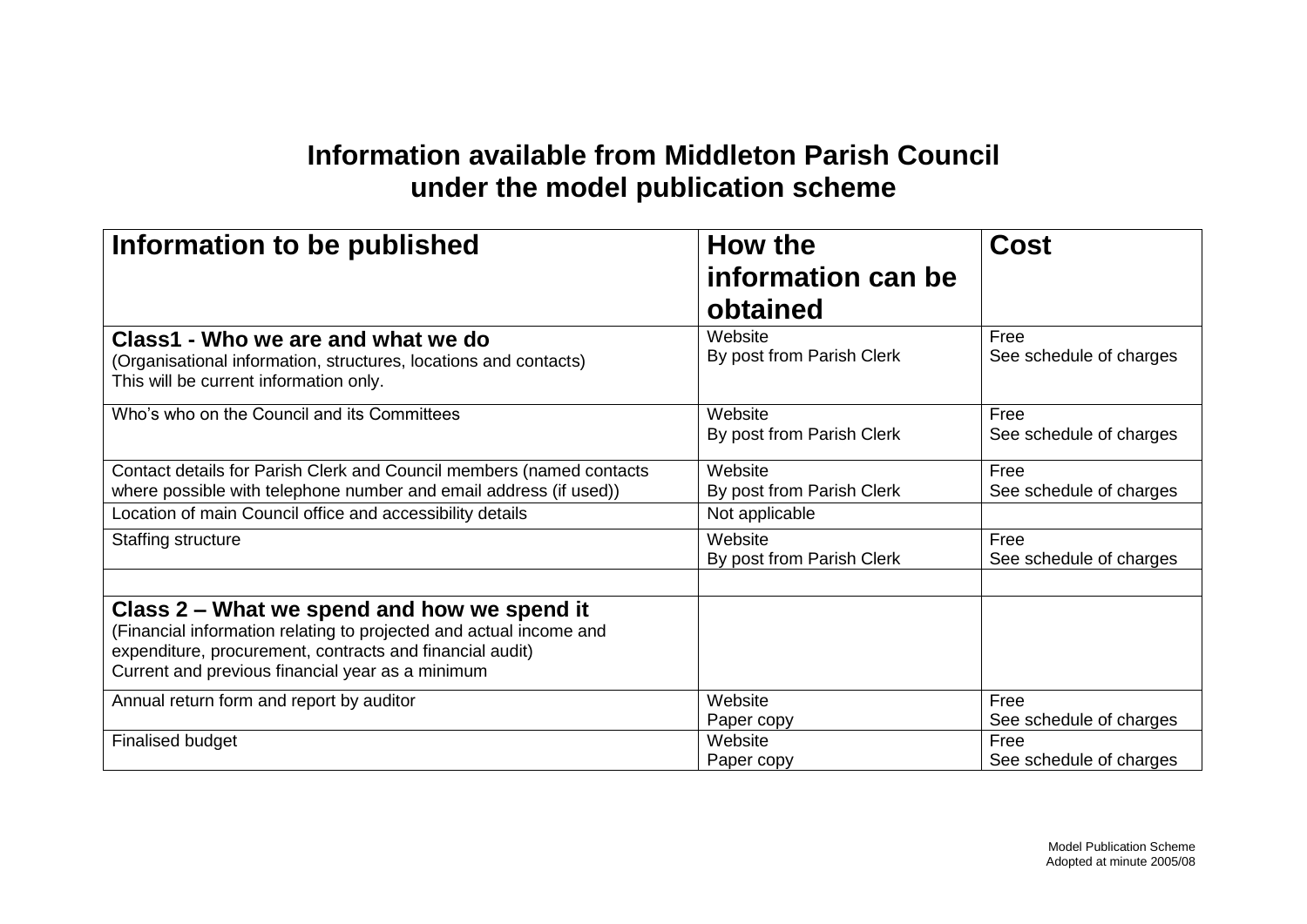| Precept                                                                       | Website         | Free                    |
|-------------------------------------------------------------------------------|-----------------|-------------------------|
|                                                                               | Paper copy      | See schedule of charges |
| <b>Borrowing Approval letter</b>                                              | Not applicable  |                         |
| <b>Financial Standing Orders and Regulations</b>                              | Website         | Free                    |
|                                                                               | Paper copy      | See schedule of charges |
| Grants given and received                                                     | Website         | Free                    |
|                                                                               | Paper copy      | See schedule of charges |
| List of current contracts awarded and value of contract                       | Website         | Free                    |
|                                                                               | Paper copy      | See schedule of charges |
| Members' allowances and expenses                                              | Paper copy      | See schedule of charges |
|                                                                               |                 |                         |
| Class 3 – What our priorities are and how we are doing                        |                 |                         |
| (Strategies and plans, performance indicators, audits, inspections and        |                 |                         |
| reviews)                                                                      |                 |                         |
|                                                                               |                 |                         |
| Parish Plan (current and previous year as a minimum)                          | Not applicable  |                         |
| Annual Report to Parish or Community Meeting (current and previous year       | Website         | Free                    |
| as a minimum)                                                                 | Paper copy      | See schedule of charges |
| <b>Quality status</b>                                                         | Not applied for |                         |
|                                                                               |                 |                         |
| Class 4 – How we make decisions                                               |                 |                         |
| (Decision making processes and records of decisions)                          |                 |                         |
| Current and previous council year as a minimum                                |                 |                         |
|                                                                               |                 |                         |
| Timetable of meetings (Council, any committee/sub-committee meetings          | Website         | Free                    |
| and parish meetings)                                                          | Paper copy      | See schedule of charges |
| Agendas of meetings (as above)                                                | Website         | Free                    |
|                                                                               | Paper copy      | See schedule of charges |
| Minutes of meetings (as above) $-$ n.b. this will exclude information that is | Website         | Free                    |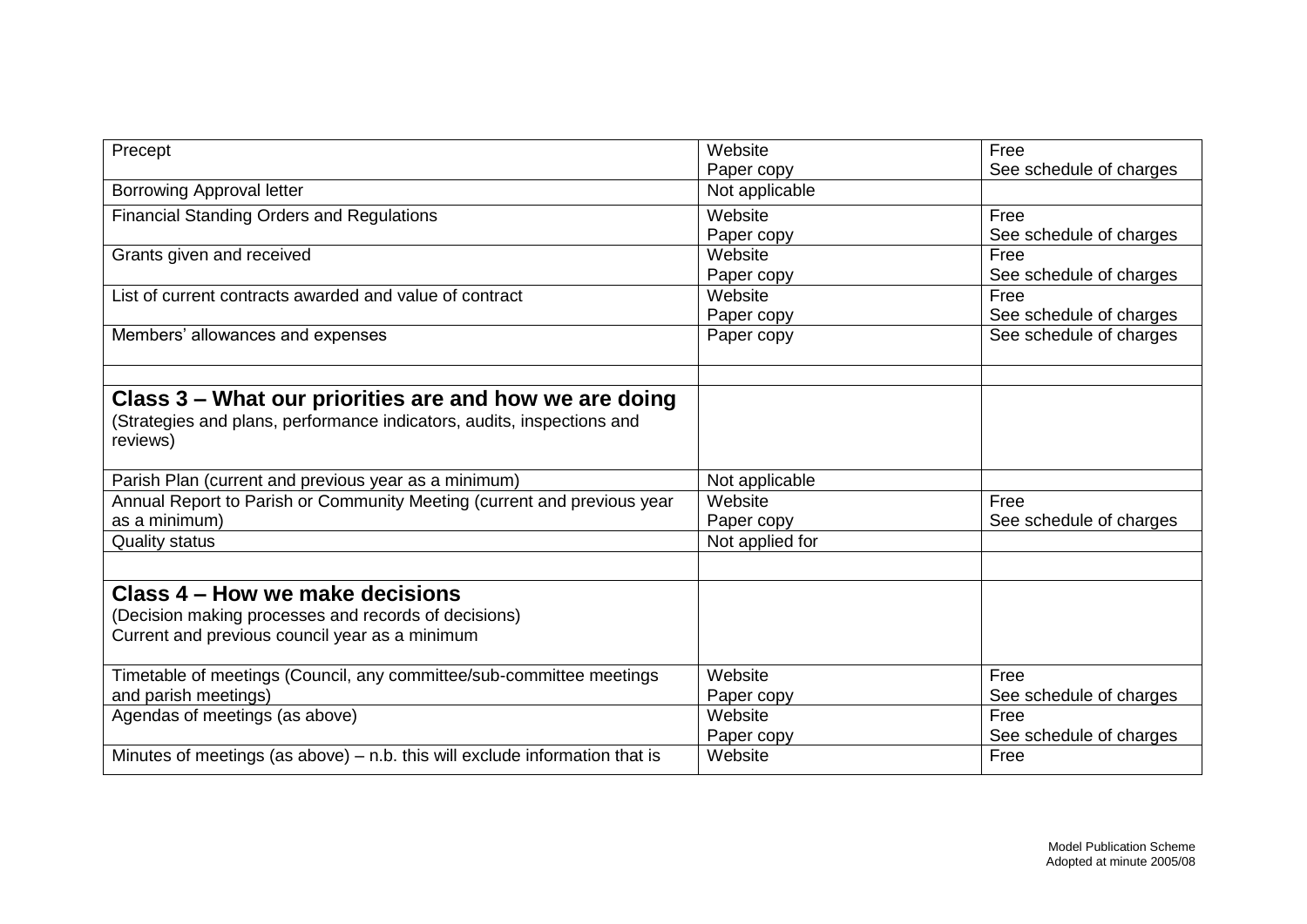| properly regarded as private to the meeting.                                                                                                                                                                                                                                                                                              | Paper copy            | See schedule of charges         |
|-------------------------------------------------------------------------------------------------------------------------------------------------------------------------------------------------------------------------------------------------------------------------------------------------------------------------------------------|-----------------------|---------------------------------|
| Reports presented to council meetings - n.b. this will exclude information<br>that is properly regarded as private to the meeting.                                                                                                                                                                                                        | Website<br>Paper copy | Free<br>See schedule of charges |
| Responses to consultation papers                                                                                                                                                                                                                                                                                                          | Website<br>Paper copy | Free<br>See schedule of charges |
| Responses to planning applications                                                                                                                                                                                                                                                                                                        | Website<br>Paper copy | Free<br>See schedule of charges |
| Bye-laws                                                                                                                                                                                                                                                                                                                                  | Not applicable        |                                 |
| Class 5 – Our policies and procedures<br>(Current written protocols, policies and procedures for delivering our<br>services and responsibilities)<br>Current information only                                                                                                                                                             |                       |                                 |
| Policies and procedures for the conduct of council business:<br>Procedural standing orders<br>Committee and sub-committee terms of reference<br>Delegated authority in respect of officers<br>Code of Conduct<br>Policy statements                                                                                                        | Website<br>Paper copy | Free<br>See schedule of charges |
| Policies and procedures for the provision of services and about the<br>employment of staff:<br>Internal policies relating to the delivery of services<br>Equality and diversity policy<br>Health and safety policy<br>Recruitment policies (including current vacancies)<br>Policies and procedures for handling requests for information | Paper copy            | See schedule of charges         |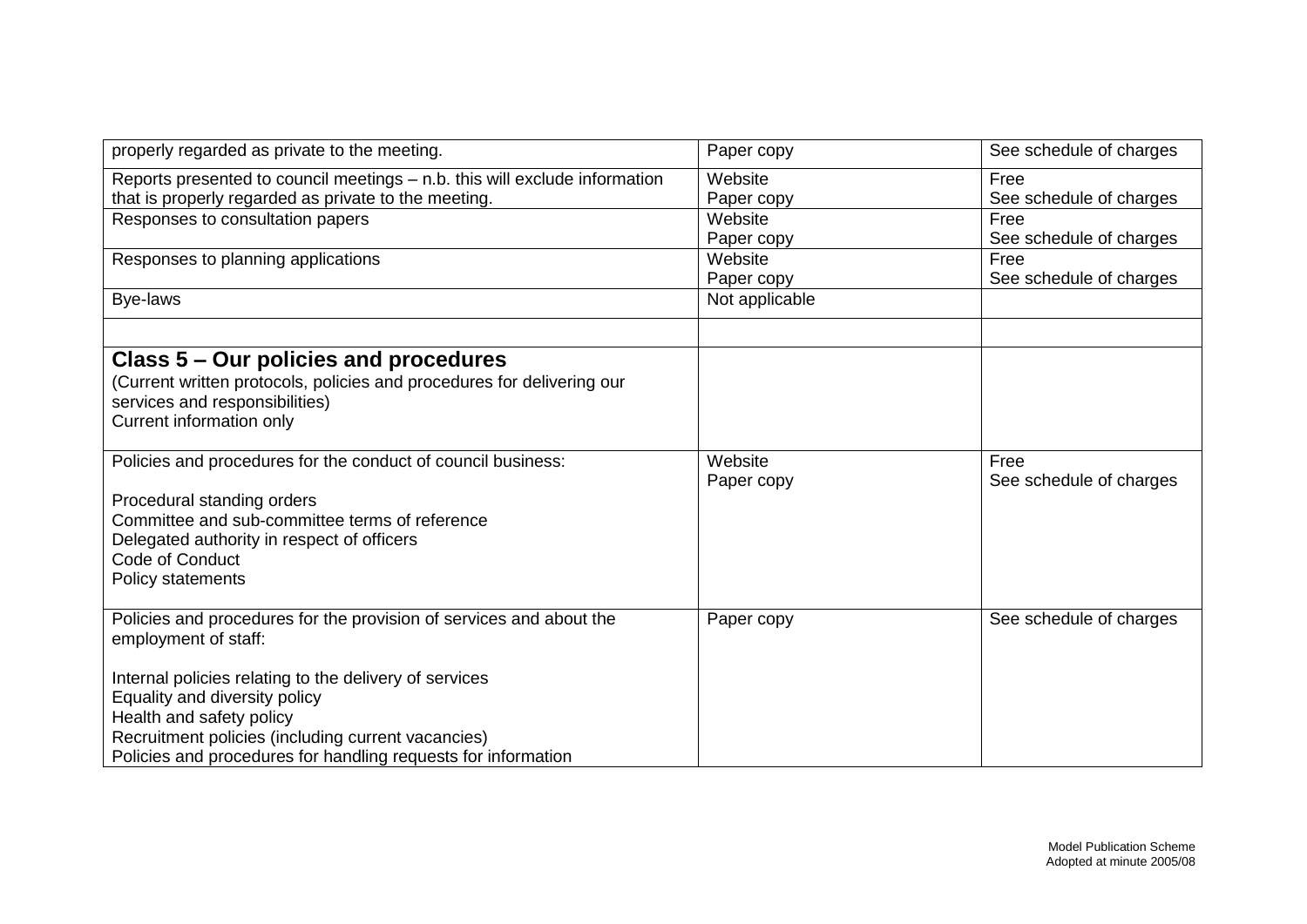| Complaints procedures (including those covering requests for information<br>and operating the publication scheme)                                                      |                                                                 |                                 |
|------------------------------------------------------------------------------------------------------------------------------------------------------------------------|-----------------------------------------------------------------|---------------------------------|
| Information security policy                                                                                                                                            | Paper copy                                                      | See schedule of charges         |
| Records management policies (records retention, destruction and archive)                                                                                               | Paper copy                                                      | See schedule of charges         |
| Data protection policies                                                                                                                                               | Paper copy                                                      | See schedule of charges         |
| Schedule of charges for the publication of information                                                                                                                 | Website<br>Paper copy                                           | Free<br>See schedule of charges |
| Class 6 – Lists and Registers<br>Currently maintained lists and registers only                                                                                         |                                                                 |                                 |
| Any publicly available register or list (if any are held this should be<br>publicised; in most circumstances existing access provisions will suffice)                  | Inspection by prior arrangement<br>with Parish Clerk            | See schedule of charges         |
| <b>Assets Register</b>                                                                                                                                                 | Website<br>Inspection by prior arrangement<br>with Parish Clerk | Free<br>See schedule of charges |
| Disclosure log (indicating the information that has been provided in<br>response to requests; recommended as good practice, but may not be held<br>by parish councils) | Not applicable                                                  | Not applicable                  |
| Register of members' interests                                                                                                                                         | Website<br>Paper copy                                           | Free<br>See schedule of charges |
| Register of gifts and hospitality                                                                                                                                      | Inspection by prior arrangement<br>with Parish Clerk            | See schedule of charges         |